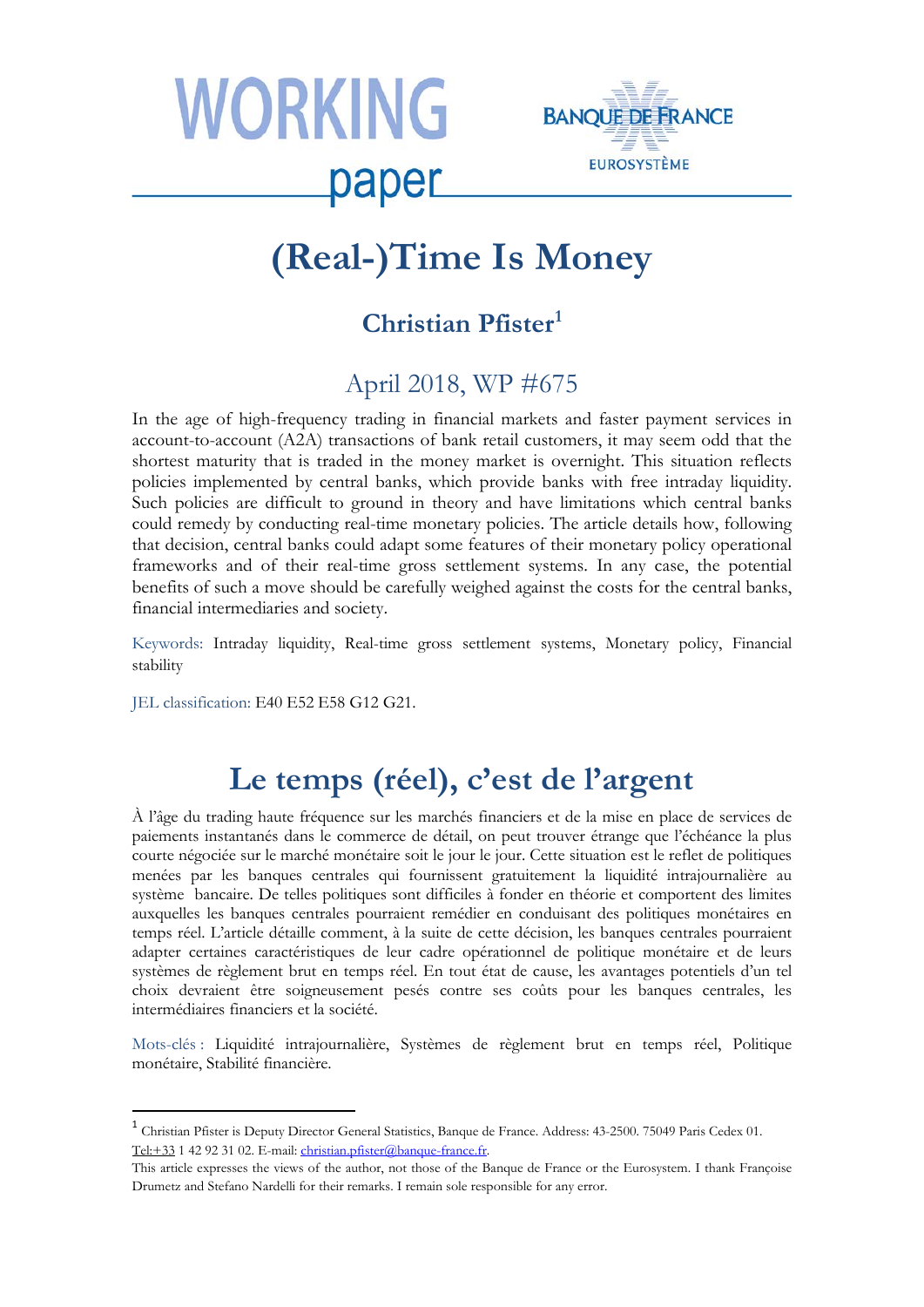#### **Introduction**

In the age of high-frequency trading in financial markets and faster payment services in account-toaccount (A2A) transactions of bank retail customers, it may seem odd that the shortest maturity that is traded in the money market is overnight. This paper highlights that this situation is the result of policies implemented by central banks which aim at preventing the development of an intraday money market, through the provision of free intraday liquidity, showing that such policies create a mirage (1). It then proposes real-time monetary policy as a possible alternative (2). It finally draws conclusions (3).

#### **1. Free intraday liquidity is a mirage**

I first highlight the theoretical rationale for providing seemingly free intraday liquidity (1.1), then how this policy is implemented (1.2) and finally its drawbacks (1.3).

#### 1.1 Theoretical rationale

Two main reasons for providing free intraday liquidity are mentioned in the literature:

- Intraday liquidity is used only for transaction purposes, not for consumption or production purposes, because there is supposedly no need to optimize the timing of consumption or production over the course of a single day. Furthermore, the central bank has the capacity to create money at zero cost and, according to the Friedman rule (Friedman, 1969), the opportunity cost of holding money should equal the social cost of creating it. So it is socially optimal to provide free intraday liquidity (Zhou, 2000; Martin, 2004; Bhattacharya J. *et al*., 2009; Martin and McAndrews, 2008, 2010). In fact, this line of argument does not allow understanding, for instance, why intraday trading and high-frequency trading exist in the first course, and why there is a demand for them (admittedly, it is true that high frequency has developed more recently than the works quoted but intraday trading has been around for much longer);
- Costly intraday liquidity would give incentives to banks to delay sending payments, thus creating a negative externality, with a risk of gridlock in payment systems (Angelini, 1998, 2000). In fact, intraday liquidity is costly to acquire, even though it is seemingly provided freely by central banks (1.2).

#### 1.2 Implementation

Central banks theoretically have the capacity to implement the socially optimal solution by providing free intraday liquidity in the real-time gross settlement (RTGS) systems they operate, in the sense that the interest rate which they set on this liquidity is nil. This *de facto* (intraday) standing facility makes intraday transactions profitless: no private agent is in a position to provide or get intraday liquidity at better conditions than those offered by the central bank, which presents no risk. One consequence is to create a discontinuity between intraday liquidity, the provision of which is part of payments policy, and overnight liquidity, the provision of which is part of monetary policy, with an operational target in most cases on the unsecured overnight rate in the interbank market. In other words, on the yield curve, the objective is that the part of the curve which corresponds to maturities between 0 and the closing of the money market would be flat at zero. To cover possible overdrafts on their accounts at the end of the day, banks must thus be able to access some end-of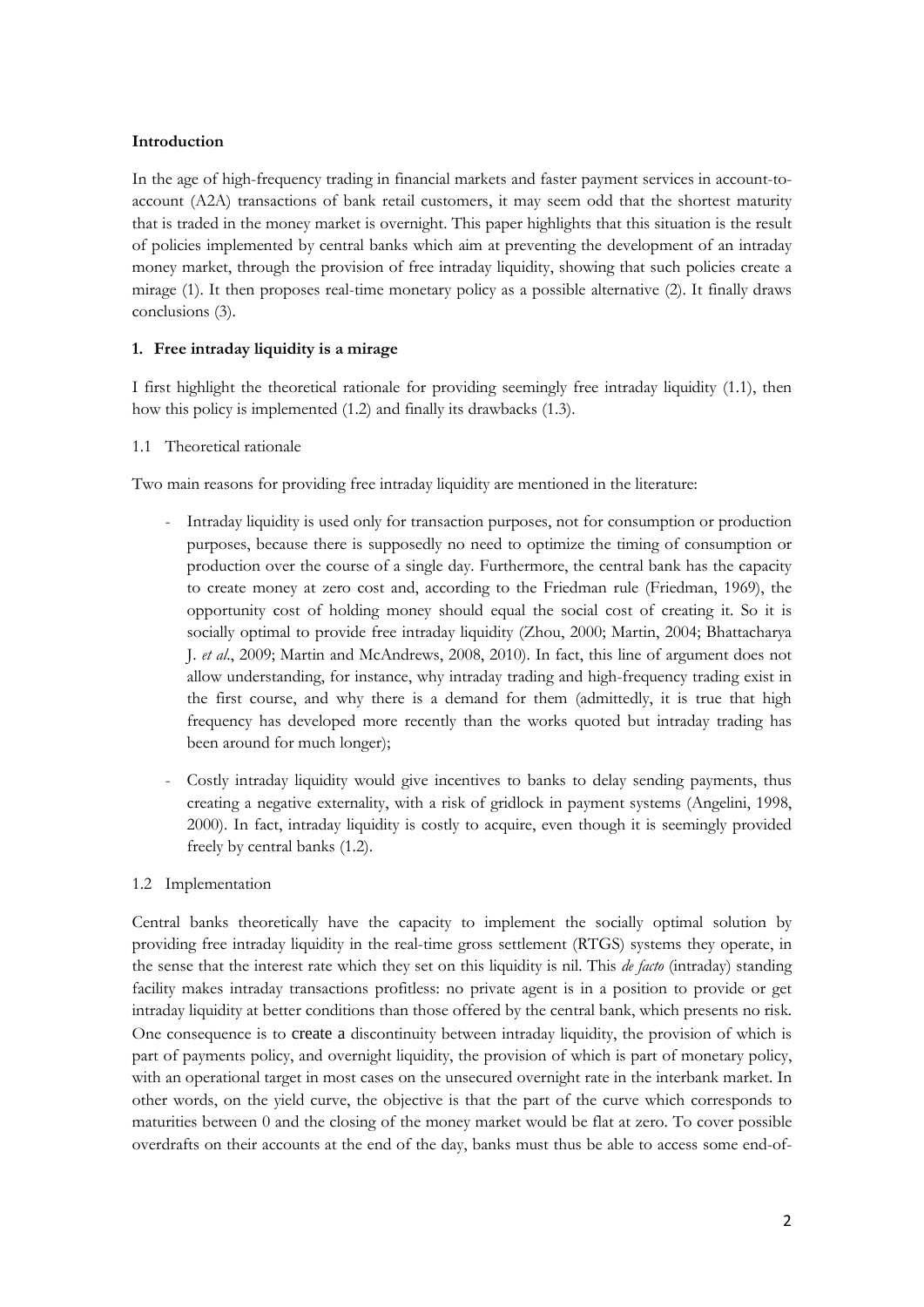day standing facility (*e.g*. discount window in the Federal Reserve System and marginal lending facility in the Eurosystem) which is also used to provide a ceiling to overnight rates.

However, for statutory reasons and in order to limit both moral hazard and their own risk exposures, central banks require intraday lending to be collateralized (Martin, 2004), as is also the case for overnight or longer maturity central bank lending. This makes intraday liquidity costly (1.3).

#### 1.3 Drawbacks

The free intraday liquidity policy has some limitations:

- In contrast with the stated objective of making intraday liquidity free, the empirical literature shows that there is an implicit intraday money market. This market takes the form of a declining pattern of overnight interest rates over the course of the day, with estimates of the implicit intraday interest rate varying in normal circumstances between 0.1 bp (Jurgilas and Žikeš, 2012) or 0.2 bp (Baglioni and Monticini, 2008) to 0.9 bp (Furfine, 2001), perhaps reflecting different institutional settings. One reason for this declining pattern is that pledging collateral is costly, a specific consequence being that the cost of intraday liquidity raises in times of financial crises, when the demand for collateral increases (Baglioni and Monticini, 2008, 2013; Kraenzlin and Nellen, 2010). Furthermore, Abbassi *et al*. (2017) show that, even in a liquid and secured market as the euro repurchase market, there is an implicit intraday interest rate during periods of stress, with rates 5 basis points lower in the afternoon than in the morning during the financial crisis and the sovereign debt crisis. They attribute this positive intraday interest rate to a remaining liquidity risk during crisis periods, which the "free" provision of intraday liquidity by the central bank does not eliminate;
- As they have to collateralize their intraday deficits, banks make the bulk of their payments late in the day (Angelini, 1998; Jurgilas and Žikeš, 2012). This shows that the free intraday liquidity policy cannot properly accommodate the second theoretical reason for its adoption mentioned above (1.1). Sending payments late in the day also *de facto* transforms RTGS systems into differed time settlement systems, making one drawback of those systems (*i.e*. allowing daylight credit risk) reappear. In other words, the seemingly free intraday policy of central banks is at odds with their efforts to increase the security of payments systems through the promotion of RTGS systems.

The free provision of intraday liquidity is also not in line with current changes in payment practices:

Whereas it currently takes up to one business day for a payment in euro to reach the beneficiary in the same euro area country, there is a demand from producers for timely execution of some payments, in order to improve the efficiency of the supply chain and reduce the working capital of intermediaries (Manson, 2017). There is also an at least implicit demand for such payment services from consumers, as they expect all their liquid assets to be available on demand, without any lag, need for notice or amount limitations (Chanavas, 2017). More generally, in digitalized economies, immediacy is easily taken for granted. As a consequence, instant (also called "real-time" or "fast") payments solutions, where instant certainty of the payment both to the payer and the payee is given, have been developed in the past 15 years, with the aim to ensure the continuous ability to send and receive payments at any time any given day. According to Bech *et al*. (2017), at the end of 2016, there were 20 fast payment systems in operation in the world, covering more than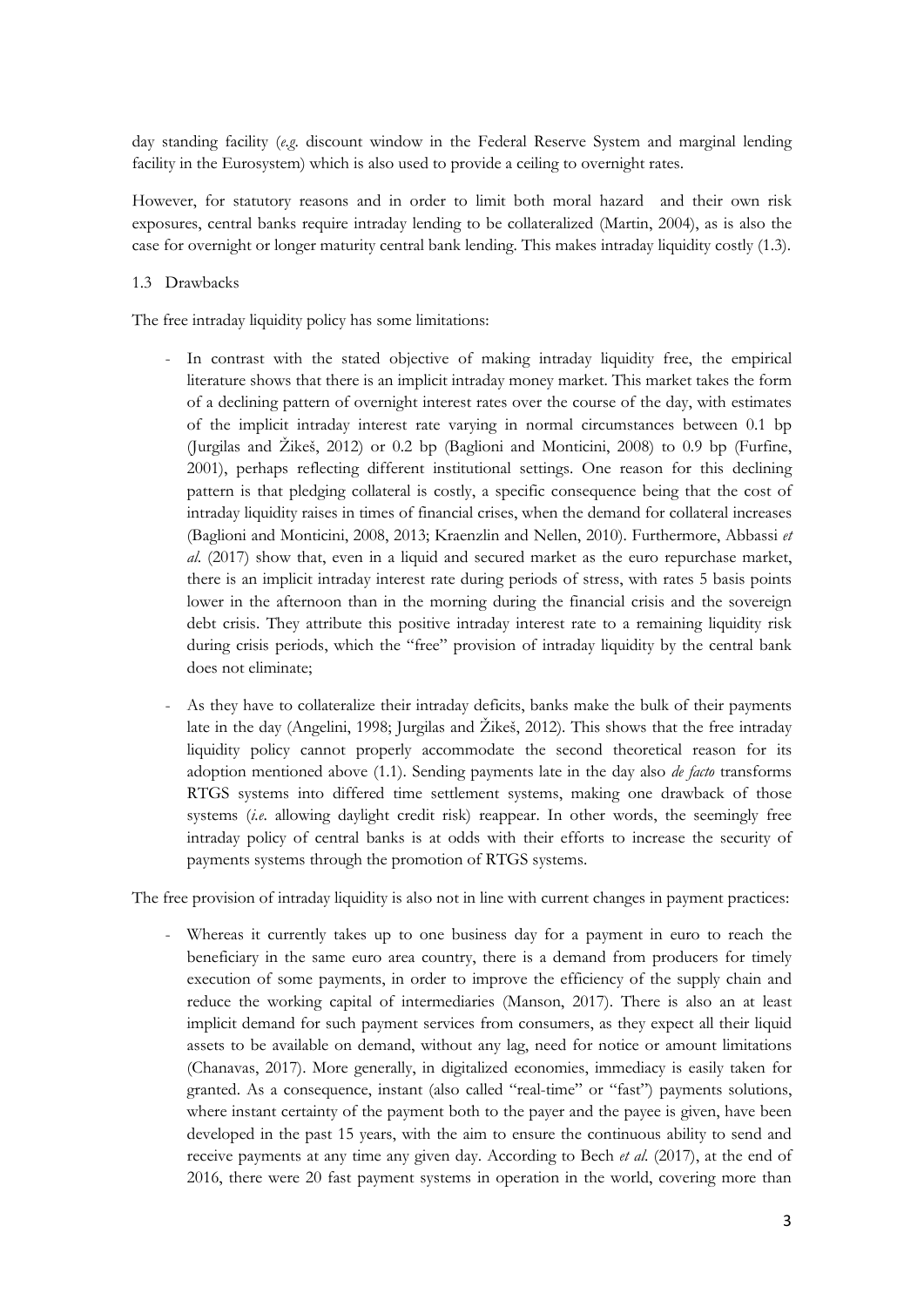40% of the world's population and their diffusion is similar to the one of RTGS systems 20 years before (at the end of 2016, according to the authors, RTGS systems were operated in nearly all advanced economies and in three quarters of the emerging economies). However, such fast systems currently exist only in a few euro area countries. Accordingly, in a speech discussing the digital transformation of the retail payments ecosystem, Mersch (2017) is of the view that "over time, the banking ecosystem [of the euro area] has developed inefficiencies. It has lost some ability to innovate and adapt to the changing needs of the end-user" whereas "the ability to provide real-time services will be essential if banks want to retain and gain customers". To facilitate the full roll-out of instant payments across Europe, the Eurosystem has decided to launch, within its RTGS system TARGET2, an instant payments settlement system in central bank money, the Target Instant Payment Settlement (TIPS) Service. The new service will operate on a 24/7/365 basis and be offered at the price of a maximum of 0.20 eurocent per payment for at least the first two years of operation, with the entry and maintenance fees for an account in TIPs being set at zero, while allowing full price recovery by the Eurosystem. It is scheduled to go live in November 2018. In the meantime, euro area banks are expected to update their software, operating procedures and supply of services to their customers;

- In many financial markets, day trading and high frequency trading currently represent a large share  $-$  probably the majority  $-$  of transactions. This seems to be the case especially foreign exchange, interest rate and stock markets. There is no clear reason why such activities should get the basic commodity they operate with – liquidity – at no cost. Furthermore, free intraday liquidity creates a distortion in favor of those activities vis-à-vis overnight transactions, which also does not seem warranted. Finally, a new generation of payment systems could develop in financial markets in the coming years, with the use of the distributed ledger technology (DLT), especially as regards settlement of securities and cross-border payments, which would also be carried out in real-time (2.3; Bech *et al*., 2017; Pfister, 2017).

Social welfare and level-playing field considerations would thus suggest discontinuing the "free" intraday liquidity policy, provided that the costs of the alternative policy do not exceed those implied by the current one.

#### **2. Real-time monetary policy as a possible alternative**

Being able to contract at precise maturities in the day presupposes that the current discontinuity between intraday and overnight maturities is abolished and thus that a real-time monetary policy is put into place, in order to keep only one yield curve for a given issuer, covering then both intraday and longer maturities. I first draw the consequences of such a change for financial intermediaries, in particular banks (2.1), and then for central banks' monetary policy operational frameworks (2.2) as well as financial stability missions, especially as providers of RTGS systems (2.3).

#### 2.1 Consequences for financial intermediaries

Banks' positions on their central bank accounts would have to be computed and remunerated on a real-time basis at monetary policy rates (the shortest time lapse that would be considered would have to be defined). As a result of the remuneration of central bank accounts on a real-time basis, money markets would move to precise time transactions, and intraday transactions would become part of the money markets. This would greatly reduce incentives to delay sending payments and the corresponding externality in settlement systems (1.3). Even though a new faster payment system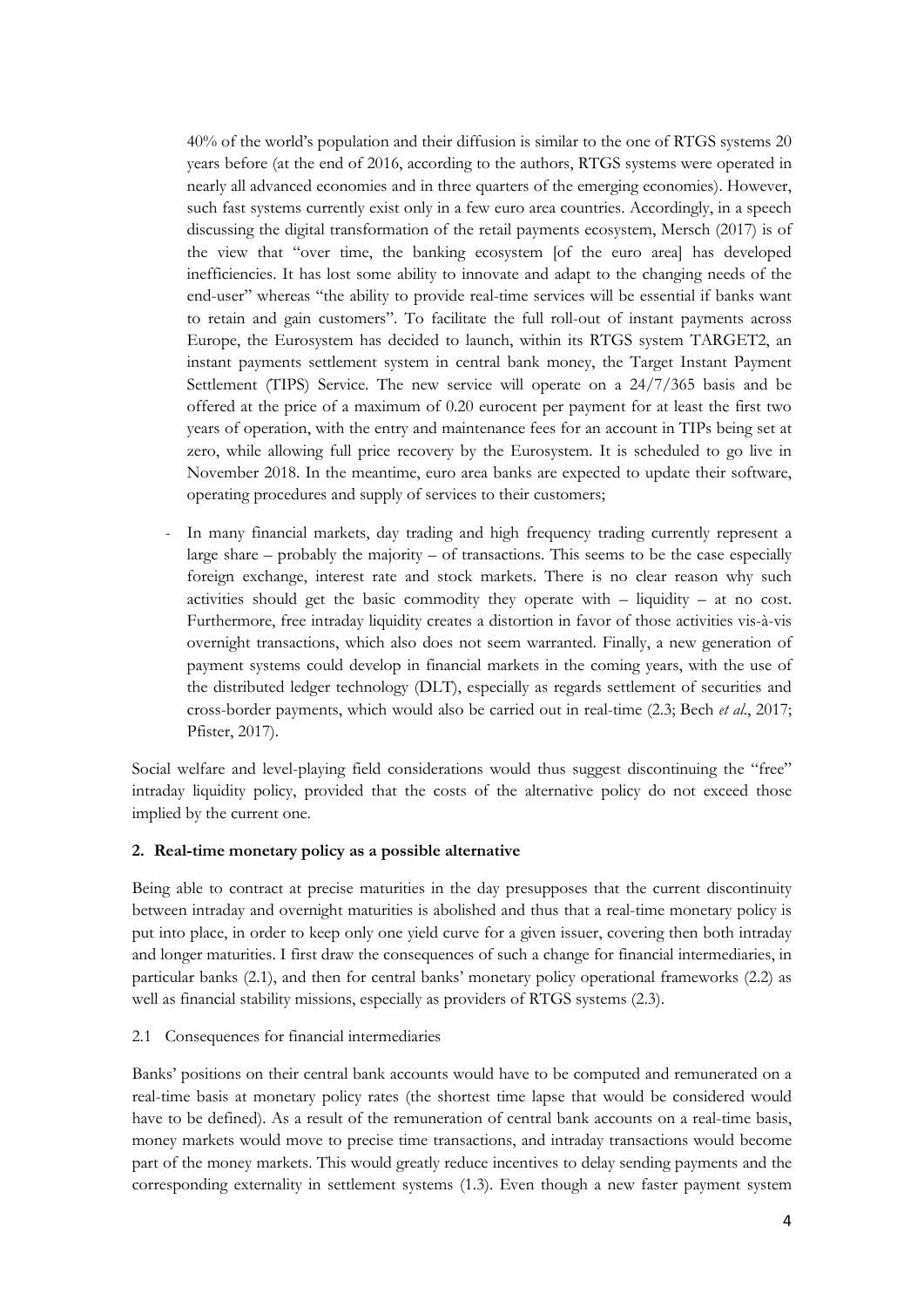would probably work at all times of the day and year (Rysman and Schuh, 2016; Mersch, 2017, for the euro area), especially if it has to settle international payments (2.3), money and other financial markets opening hours might remain unchanged. However, keeping financial markets opening hours unchanged while moving to a real-time monetary policy would create a somewhat awkward situation where transactions could be unwound (to the extent that the payment system allows it) but not initiated during "night" hours.

The costs for financial intermediaries of adapting to a real-time monetary policy would be of three sorts:

- They would have to make a one-time investment to adapt their infrastructure in order to make real-time transactions with the central bank and on financial markets;
- They would also probably have to hire additional staff to implement and monitor their payment and settlement operations, especially if financial markets working hours are extended;
- As they would have to borrow intraday liquidity at a cost (on top of having to provide collateral), their net interest payments they would be paid on their reserves would be lower.

On the other hand, banks would be in a better position to offer their customers timely payment services and price them in a more transparent manner. They may also wish to manage the account balances of their customers, or at least some of them, on a real-time basis (this is already the case for payment institutions, since they are not allowed to grant overdrafts; Calmo, 2017). In fact, it is likely that, in order to save liquidity, banks' large customers, such as multinational firms, would wish to manage their accounts with banks on a real-time basis (1.3), especially if they could do so at a global level (2.3). In that regard, whereas transfers within the U.K. Fast Payment System (FPS) were limited to  $\ell$ 10,000 at the inception of the system in 2008, the limit was raised to  $\ell$ 100,000 for business customers (Greene *et al*., 2015). Indeed, there is no clear reason, from a theoretical point of view, to limit the amounts that can be transferred, provided that any credit risk involved is appropriately managed. From a practical point of view, one reason why the diffusion of fast payment systems is as fast in emerging economies as in advanced economies, whereas it was slower for RTGS systems, may be that investments made in payments infrastructures and which would become obsolete with the adoption of fast payment systems, are more important in the advanced economies (Bech *et al*., 2017). However, this obstacle may slow the process of coordination and collective decision-making between payment service providers but seems unlikely to obviate it, if only because competitors can enter the payment services market.

#### 2.2 Consequences for central banks' monetary policy operational frameworks

Open market operations could be maintained essentially in the current format (duration, frequency, time schedule...), except that the details of the procedures to implement those operations would have to be followed by the central bank and its counterparties with extreme time precision. However, central banks would have to consider two related adjustments regarding their monetary policy operational framework (Drumetz *et al*., 2015): whether to change their operational target and how to smooth short-term money market rates.

Regarding the operational target, the overnight interest rate would not exist anymore as such, in its current fuzzy definition allowing repayment at any time in the next day, and would instead in principle become just one maturity in an extended yield curve. However, institutional factors, for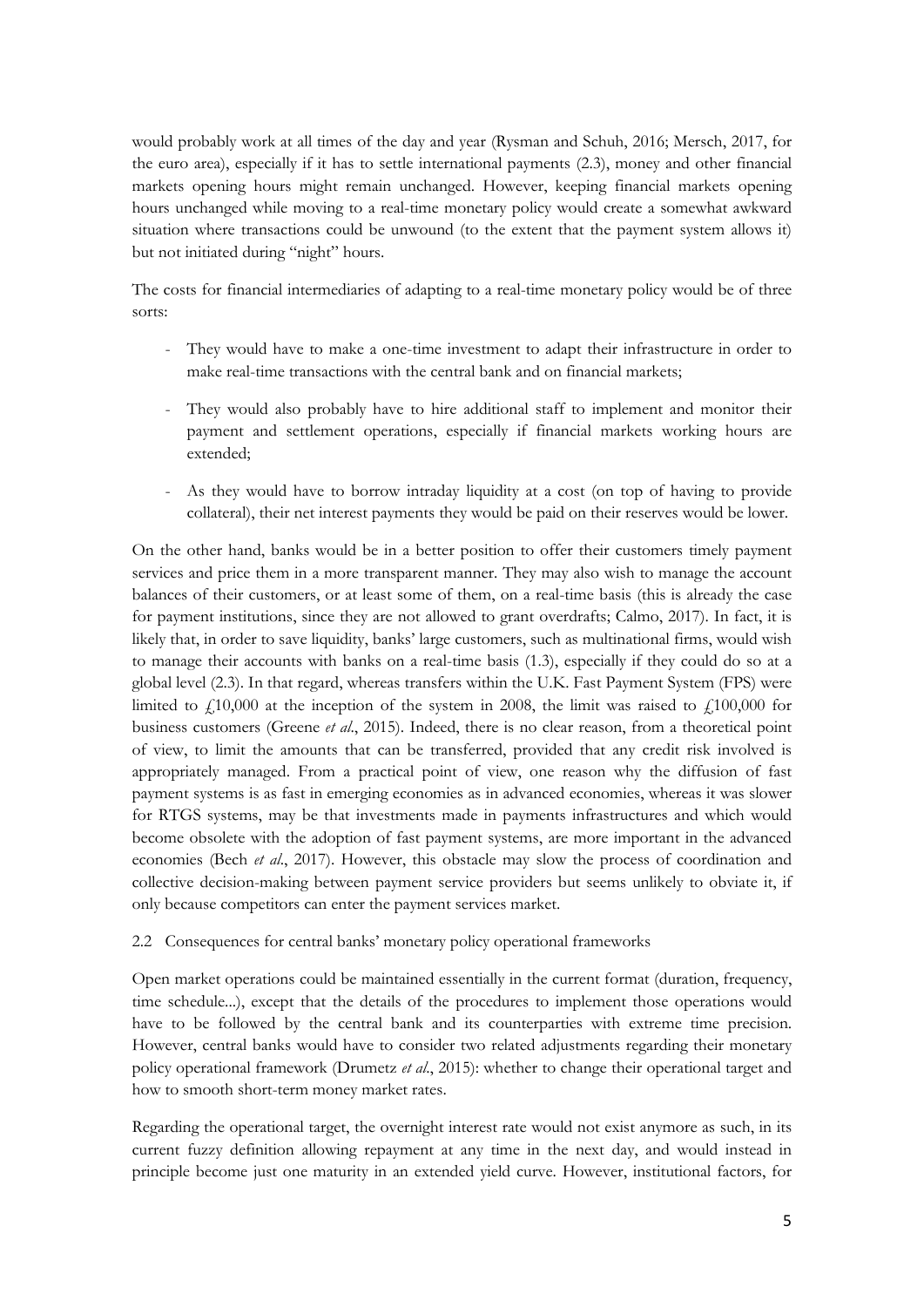instance the use of the overnight rate – henceforth understood at the 24 hour rate – as a reference in financial contracts, may continue to give prominence to that specific maturity. In particular, having an objective on the 24 hour maturity might fit well with market practices: Jurgilas and Žikeš (2012) find that the distribution of overnight loan duration in the United Kingdom's large-value payment systems (CHAPS) currently exhibits two modes, with one at around 19 hours and the other one at 24 hours. Nonetheless, market practices might well change with the move to real-time monetary policy. On the one hand, this move would encourage the conduct of transactions at more diverse, idiosyncratic maturities, and the 24 hour maturity would then be deprived of specificity. On the other hand, real-time monetary policy might appear as a "regime shift" (Lucas, 1976), thus making any expectation of economic agents' reactions to its occurrence uncertain, although the change would have to be communicated well in advance, so that private agents and in particular financial intermediaries (2.1) can get prepared. In fact, a solution for those central banks, in particular those which operate a "corridor system", could simply be to abandon their current implicit – in the case of the ECB – or explicit – in the case of the Fed – target on the overnight rate and not to replace it. In order to limit possible volatility on the money market, this change could itself be announced ahead of the adoption of the real-time monetary policy. The central bank would then signal the monetary policy stance just by setting the interest rate in its open market operations and standing facilities (marginal lending and deposit facilities for the ECB, rate of remuneration of reserves and discount rate for the Fed).

As a result of the pricing of intraday liquidity at or close to the main monetary policy rate, banks should contract at precise times in the day (2.1) and their treasury transactions would likely be spread more evenly than nowadays during the entire day. As a consequence, the risk of the adoption of a real-time monetary policy leading to more interest rate volatility can be downplayed, at least in normal circumstances. However, in periods of financial crisis, central banks might have to act as lenders of last resort also at intraday maturities. Furthermore, even in normal circumstances, there might be a risk that volatility at intraday maturities is transmitted along the yield curve to longer maturities which are more important for the financing of the economy, thus creating "noise" in the monetary transmission mechanism and justifying a smoothing of short-term money market rates by the central bank. Such a risk might in particular materialize at the inception of the real-time monetary policy, as a consequence of the "regime shift" referred to above. Apart from the conduct of open market operations, the smoothing of short-term money market rates is usually achieved through the imposition of reserve requirements and the operation of an interest rate corridor (Drumetz *et al*., 2015):

- It is unlikely that required reserves, which are based on short-term deposits of nonfinancial agents with the banks, could be set at levels which could comfortably absorb the large flows resulting from the functioning of financial markets without imposing excessive strains on banks' balance sheets. Furthermore, this would not help financial institutions which keep an account at the central bank but do not collect deposits from the public and thus are not submitted to reserve requirements. More generally, it would be rather paradoxical if the central bank did not rely on the money market, as it usually does, to allocate appropriately central bank liquidity. Rather than increasing the size of its balance sheet, the central bank would thus incentivize holders of the monetary base to increase its velocity by transacting in the intraday market;
- In fact, whereas the reserves which the central bank remunerates are currently those held at the end of the day, thus overnight, the very decision by which central banks could introduce a real-time monetary policy would simply be to wave any time reference for the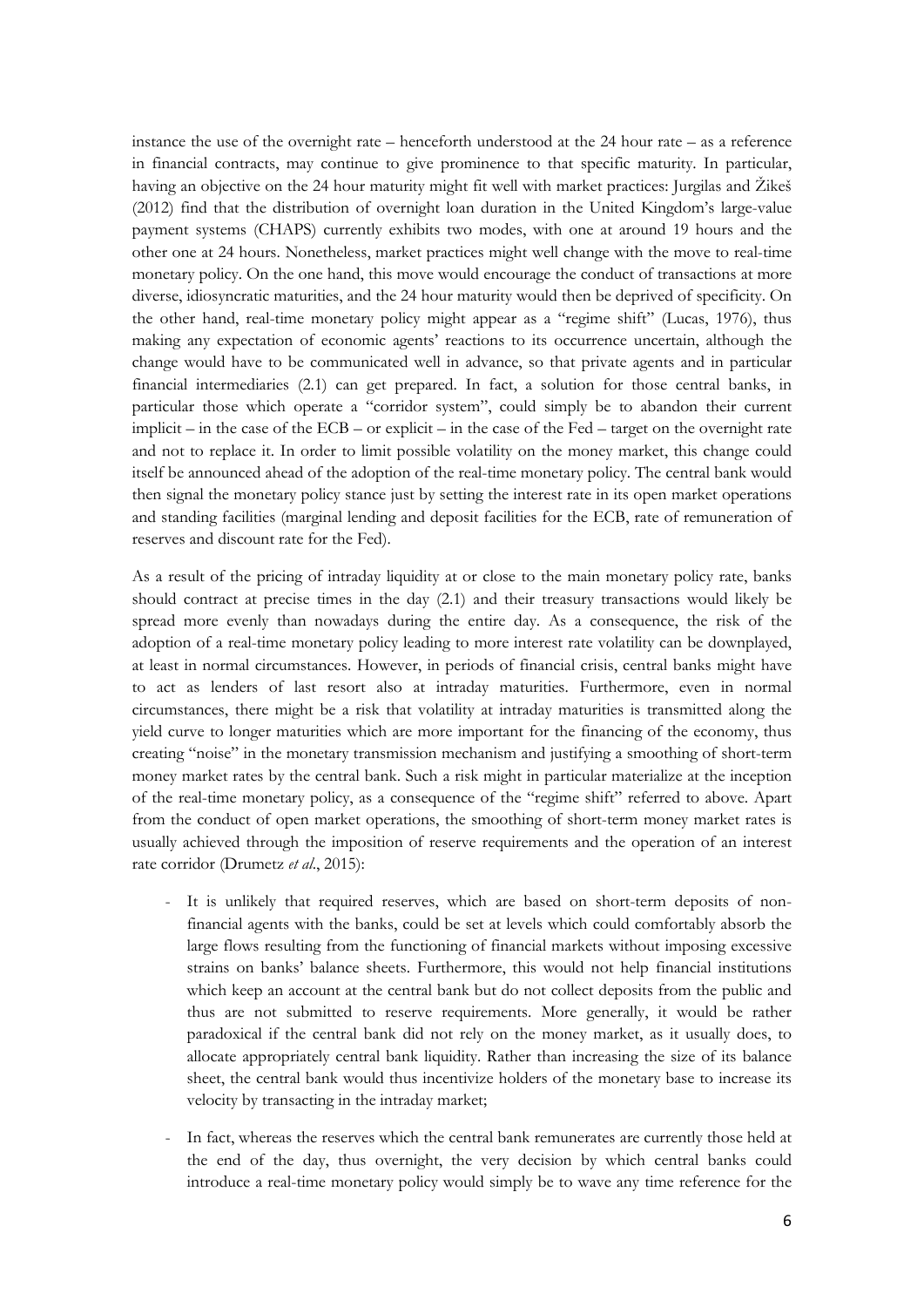remuneration of deposits made at the central bank, be they required or excess reserves, and just set a minimum duration for those deposits at a very low level, *e.g*. a second or less, for them to be remunerated. The rate of remuneration would be the deposit facility rate for excess reserves held with the Eurosystem (required reserves are remunerated by the Eurosystem at the rate of its main refinancing operations – *i.e.* its open market transactions) or the rate of remuneration of reserves by the Fed. The same approach could be implemented regarding the facilities that provide a ceiling to short-term interest rates, *i.e*. the marginal lending facility operated by the ECB, and the discount facility operated by the Fed, although the latter one is seldom used due to the "stigma" effect attached to it. By granting intraday loans at their respective rates, both facilities would put a ceiling to intraday interest rates. In sum, instead of computing positions on the basis of snapshots at the end of the day, the central bank would reckon all its transactions with its monetary policy counterparts  $-$  *i.e.* basically the banks  $-$  on a real-time basis. Furthermore, particularly at the inception of the real-time monetary policy, it could be useful de reduce the width of the interest rate corridor and or to conduct "fine tuning" operations (*i.e*. open market operations which do not pertain to a pre-announced schedule), in order to reduce the volatility of the very short-term interest rates.

#### 2.3 Potential consequences for central banks' financial stability missions

Real-time can also have consequences for central banks' tasks in the field of financial stability, and more particularly for the management of the RTGS systems they operate. Two examples of where such consequences arise can be given, with a possible answer being in each case an extension of the systems opening hours.

The first example relates to TIPS (1.3). When TIPS goes live in 2018, the operating hours of TARGET2 will remain the same as today, so this will limit the times in which the TIPS accounts can be funded/defunded (ECB, 2017). As a consequence, a split of liquidity between TIPS and other payment solutions will be created. Such a split entails by nature a loss of efficiency, in comparison with a situation where banks and other providers of payment services would maintain only one pool of liquidity (or more exactly two pools of liquidity which are fungible because liquidity can be easily and instantly transferred from one to the other). More importantly, while this inefficiency would not matter much in normal situations, where banks can extend credit to each other and liquidity is abundant, it might become more problematic in crisis situations, where liquidity gets scarce. However, the ECB has stated that it would assess whether to extend the availability of the TARGET2 accounts (ECB, 2017). Another possibility, provided that the technology makes sufficient progress, would be to have recourse to a DLT platform (1.3) in the place of the central bank's RTGS system, outside of its opening hours, as simulated in the Project Ubin of the Monetary Authority of Singapore (MAS, 2017). As explained by Bech and Garratt (2017), this project uses a digital depository receipt (DDR) approach (a DDR is a claim on central bank reserves held in a segregated account against which the central bank issues digital tokens on the DL). In the Project Ubin, banks acquire or redeem digital tokens at any point during the day and can keep them on the DL overnight. However, the amount of tokens at the disposal of participants in the DL remains limited *ex ante* by the deposits made on the segregated accounts before the central bank closes, which might entail a gridlock of the DLT platform in case liquidity needs within it would rise in an unexpected manner.

The second example relates to the settlement of international transactions. Indeed, the tendency towards faster payments is also observable at the global level. Until recently, when the processing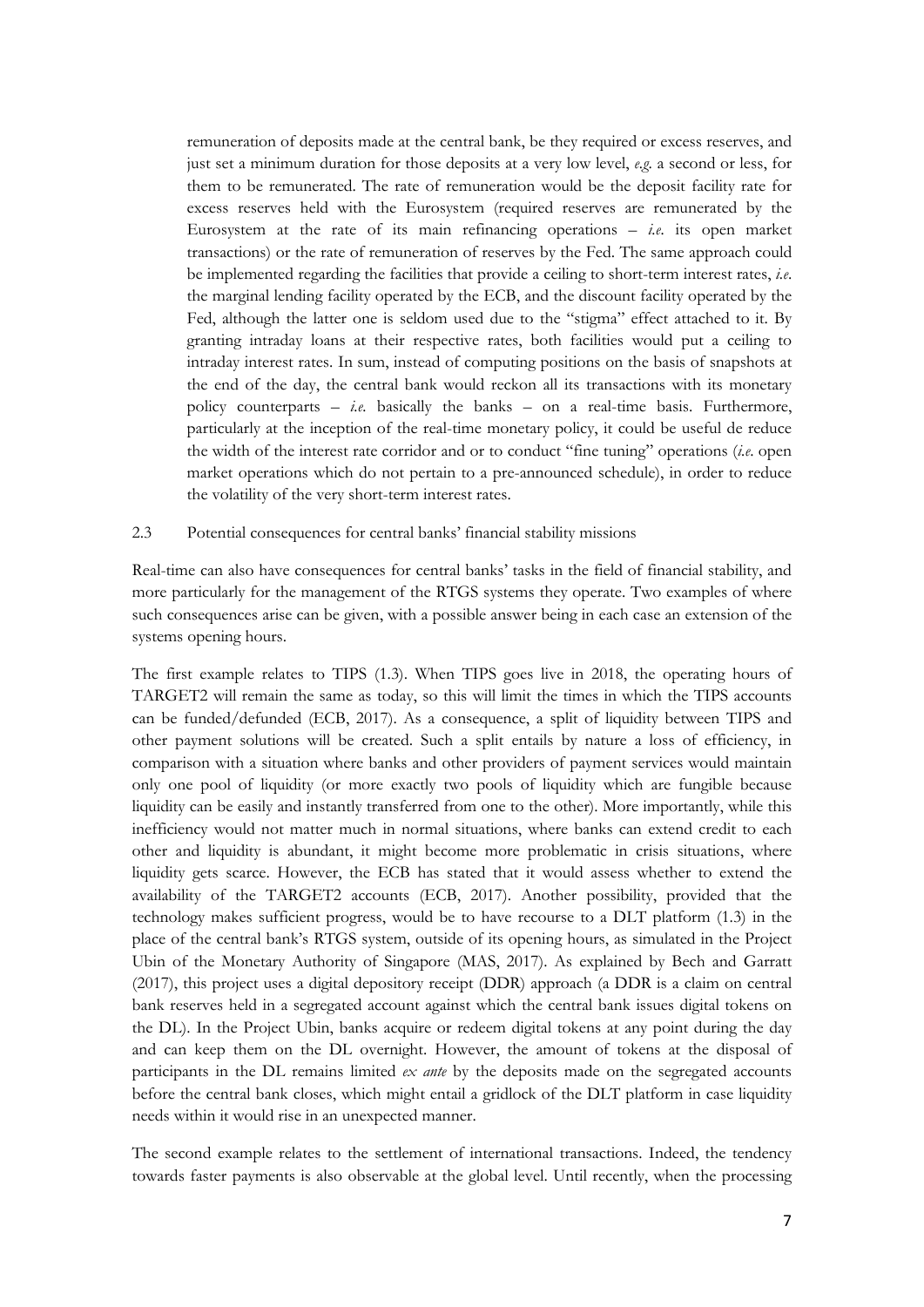capacities of their distributed ledgers became congested by the increase in number of transactions, crypto-assets have allowed making cheap and speedy payments at the global level, notably for the sending of remittances (Pfister, 2017). In the perhaps not so distant future, adherence to an international standard, such as ISO 20022, could also permit faster payments between countries (Greene *et al*., 2016). More importantly, if those central banks issuing major currencies moved to real-time monetary policy, time zone differences for transactions in these currencies could be abolished. For instance, the Continuous Linked Settlement (CLS) system, which is used to settle a large part of international payments, especially those resulting from foreign exchange transactions, could become a real-time system backed by the RTGS systems of central banks issuing the currencies cleared and settled in CLS, possibly using the DLT. Alternatively, international banks could settle directly in the national RTGS systems of the currencies transacted, through their local subsidiaries. In both cases, RTGS systems would then have to be accessible permanently. This arrangement would allow much more rapid settlement and eliminate both:

- A residual risk in CLS resulting from the possibility for participants to benefit from a netting effect on the funding of their positions (currently, overdrafts in individual currencies are permitted to the extent that the net position across all currencies remains positive, which creates a currency risk within CLS; Kahn and Roberds, 2001; ECB, 2001);
- The subsequent need of the CLS system for liquidity providers.

However, changing CLS into a real-time system would also entail costs such as shift working in banks and central banks.

#### **3. Conclusions**

Free intraday liquidity does not appear able to solve the difficulties it is supposed to address, such as avoiding that agents value the timely execution of payments or that banks delay sending payments feeding RTGS systems. By conducting real-time monetary policies, central banks could better take reality into account: intraday liquidity is in fact costly and there is a demand for the timely execution of payments. Central banks would also take a step towards more complete markets, extending the yield curve to maturities shorter than overnight and multiplying the maturities at which agents could contract. They would make it easier for banks to respond a demand from consumers and producers, suppress a bias in favor of day and high frequency trading, and avoid having the RTGS systems they operate be used as *de facto* differed payment systems. This could be done relatively simply by the central bank holding all its counterparties' accounts on a realtime basis. However, before a move to real-time monetary policy is decided, central banks could envisage how to possibly adapt some features of their monetary policy frameworks, such as their operational target or how they smooth short-term interest rates, and of their RTGS systems, such as opening hours. They should also communicate well in advance of this move, so that private agents, and in particular banks, can get prepared. Overall, the costs for the central banks, financial intermediaries and society should be carefully weighed against the potential benefits.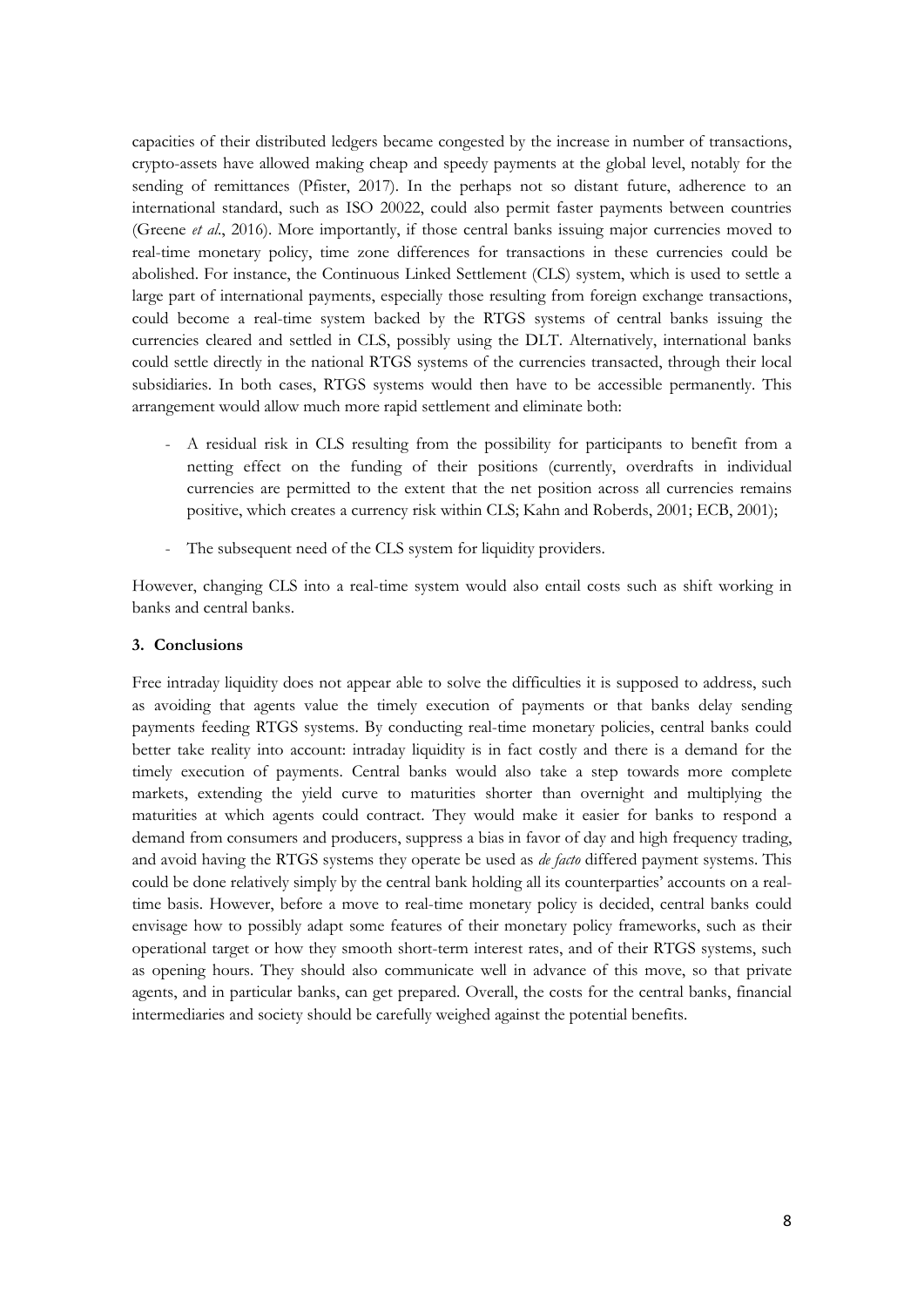#### **References**

Abbassi P., Fecht F., Tischer J. (2017), Variations in Market Liquidity and the Intraday Interest Rate, *Journal of Money, Credit and Banking*, 49(4), 733-765.

Angelini P. (1988), An analysis of competitive externalities in gross settlement systems, *Journal of Banking and Finance*, 22, 1-18.

Angelini P. (2000), Are banks risk averse? Intraday Timing of Operations in the Interbank Market, *Journal of Money, Credit and Banking*, 32(1), 54-73.

Baglioni A., Monticini A. (2008), The Intraday Price of Money; Evidence from the e-MID Interbank Market, *Journal of Money, Credit and Banking*, 40(7), 1533-1540.

Baglioni A., Monticini A. (2012), The intraday interest rate under a liquidity crisis: The case of August 2007, *Economics Letters*, 107, 198-200.

Baglioni A., Monticini A. (2013), Why Does the Interest Rate Decline Over the Day? Evidence from the Liquidity Crisis, *Journal of Financial Services Research*, 44, 175-186.

Bech M., Garratt R. (2017), Central bank cryptocurrencies, BIS Quarterly Review, September, 55-70, [https://www.bis.org/publ/qtrpdf/r\\_qt1709f.htm.](https://www.bis.org/publ/qtrpdf/r_qt1709f.htm)

Bech M., Shimizu Y., Wong P. (2017), The quest for speed in payments, *BIS Quarterly Review*, March, 57-68, [http://www.bis.org/publ/qtrpdf/r\\_qt1703g.htm.](http://www.bis.org/publ/qtrpdf/r_qt1703g.htm)

Bhattacharya J., Haslag J. H., Martin A. (2009), Why does overnight liquidity cost more than intraday liquidity?, *Journal of Economic Dynamics & Control*, 33, 1236-1246.

Calmo M. (2017), Interdire le découvert nécessite de tenir le solde en temps réel, *Revue Banque*, n° 808, 35-36.

Chananvas J.-M. (2017), Une demande au moins implicite des consommateurs, *Revue Banque*, n° 808, 37-38.

Drumetz F., Pfister C., Sahuc J.-G. (2015), *Politique monétaire*, second edition, deBoeck.

European Central Bank (2003), CLS – purpose, concept and implications, *Monthly Bulletin*, January, 53-66, [http://www.ecb.europa.eu/pub/pdf/mobu/mb200301en.pdf.](http://www.ecb.europa.eu/pub/pdf/mobu/mb200301en.pdf)

European Central Bank (2017), Co-existence of TIPS with instant payment services, [https://www.ecb.europa.eu/paym/pdf/consultations/tips-](https://www.ecb.europa.eu/paym/pdf/consultations/tips-coexistence_of_tips_with_other_instant_payment_services.pdf?eaefb18ef7ff74a6c67b357d95a34aac)

coexistence of tips with other instant payment services.pdf?eaefb18ef7ff74a6c67b357d95a3 [4aac.](https://www.ecb.europa.eu/paym/pdf/consultations/tips-coexistence_of_tips_with_other_instant_payment_services.pdf?eaefb18ef7ff74a6c67b357d95a34aac)

Friedman M. (1969), *The Optimum Quantity of Money*, Macmillan.

Furfine C. (2001), Banks as Monitors of Other Banks: Evidence from the Overnight Federal Funds Market, *Journal of Business*, 74, 33-57.

Greene C., Rysman M., Schuh S., Shy O. (2014), Costs and Benefits of Building Faster Payment Systems: The U.K. Experience and Implications for the United States, *Current Policy*